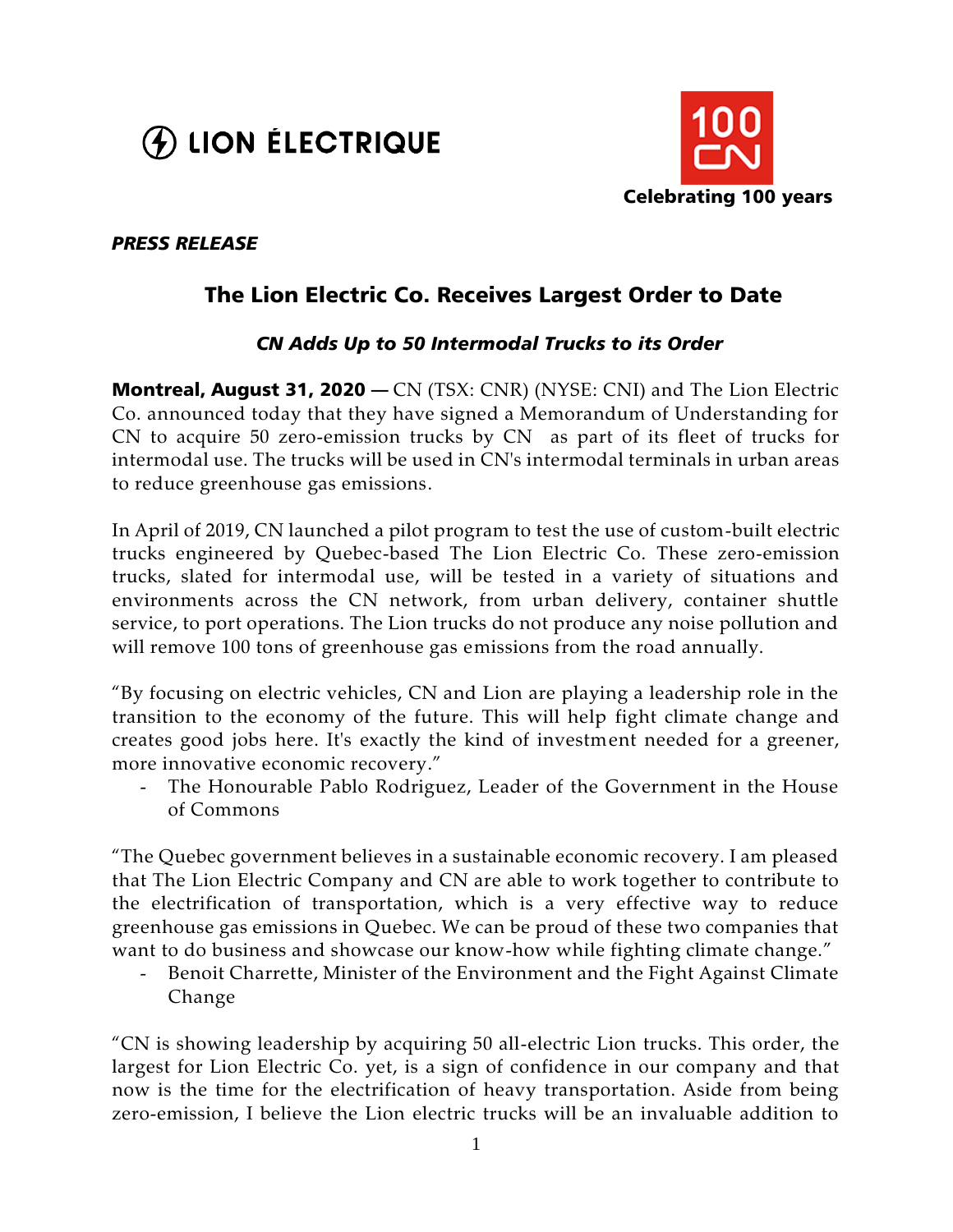CN's operations. I hope this deal inspires everyone who is looking for an economical, sustainable and environmental transportation solution to switch to electric vehicles."

- Marc Bédard, President and Founder of The Lion Electric Co.

"CN has been headquartered in Montreal for more than 100 years and our company employs several thousand people in Quebec, so we are very pleased to support innovation in Quebec. This agreement is also part of our commitment to encourage economic recovery and reduce the carbon footprint of the global supply chain. The regulatory regime put in place by the federal government ensures an environment conducive to such investments. »

- Jean-Jacques Ruest, President and Chief Executive Officer, CN

#### **About CN**

CN is a world-class transportation leader and trade-enabler. Essential to the economy, to the customers, and to the communities it serves, CN safely transports more than 300 million tons of natural resources, manufactured products, and finished goods throughout North America every year. As the only railroad connecting Canada's Eastern and Western coasts with the Southern tip of the U.S. through a 19,500-mile rail network, CN and its affiliates have been contributing to community prosperity and sustainable trade since 1919. CN is committed to programs supporting social responsibility and environmental stewardship.

#### **About The Lion Electric Co.**

The Lion Electric Co. is an innovative manufacturer of zero-emission vehicles. We create, design, and manufacture all-electric class 5 to class 8 commercial urban trucks and allelectric buses and minibuses for the school, paratransit, and mass transit markets. Lion is a North American leader in electric OEM and designs, builds, and assembles all its vehicles' main components: chassis, battery sets, truck cabins and bus bodies.

Always actively seeking new reliable technologies, Lion vehicles have unique features that are specifically adapted to its users and their everyday needs. We believe that transitioning to all-electric vehicles will lead to major improvements in our society, environment, and overall quality of life.

- 30 -

*Contacts: Media Investors* Jonathan Abecassis **Paul Butcher** Senior Manager Vice-President